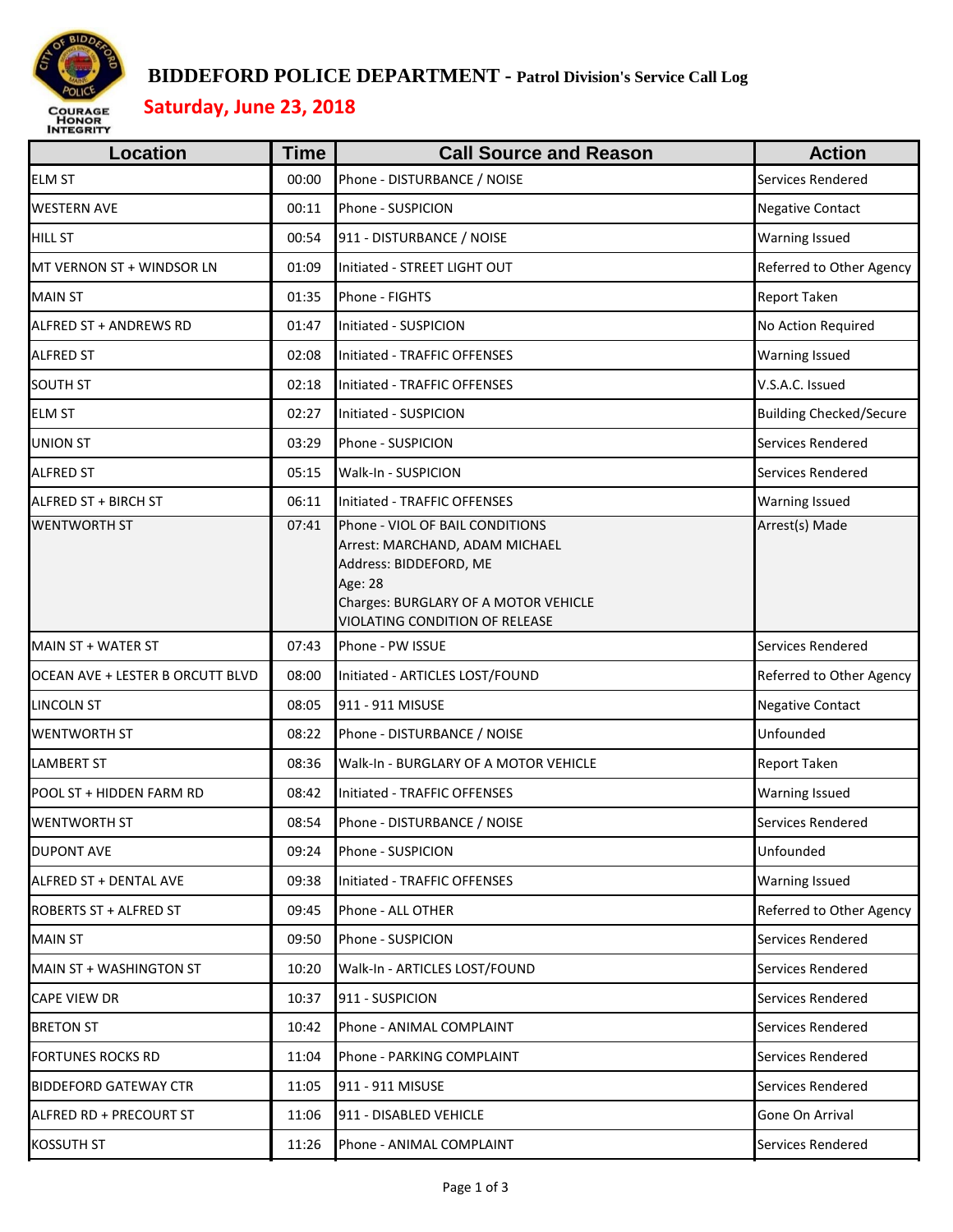

#### **BIDDEFORD POLICE DEPARTMENT - Patrol Division's Service Call Log**

# **Saturday, June 23, 2018**

| Location                     | <b>Time</b> | <b>Call Source and Reason</b>                                                                                                                                                                | <b>Action</b>                  |
|------------------------------|-------------|----------------------------------------------------------------------------------------------------------------------------------------------------------------------------------------------|--------------------------------|
| <b>MAIN ST</b>               | 11:30       | Phone - ANIMAL COMPLAINT                                                                                                                                                                     | <b>Negative Contact</b>        |
| <b>MAIN ST</b>               | 11:37       | Phone - SUSPICION                                                                                                                                                                            | Services Rendered              |
| <b>MAIN ST</b>               | 11:41       | Walk-In - ARTICLES LOST/FOUND                                                                                                                                                                | Services Rendered              |
| WATER ST + SULLIVAN ST       | 11:46       | Initiated - TRAFFIC OFFENSES                                                                                                                                                                 | <b>Warning Issued</b>          |
| <b>FOSS ST</b>               | 11:47       | Phone - CIVIL COMPLAINT                                                                                                                                                                      | Services Rendered              |
| <b>BRIARWOOD DR</b>          | 12:29       | 911 - DOMESTIC COMPLAINTS                                                                                                                                                                    | Report Taken                   |
| <b>SULLIVAN ST</b>           | 12:46       | Phone - DISTURBANCE / NOISE                                                                                                                                                                  | Field Interview                |
| <b>MAY ST</b>                | 12:47       | Phone - BURGLARY                                                                                                                                                                             | Report Taken                   |
| <b>PROSPECT ST</b>           | 13:26       | Initiated - ANIMAL COMPLAINT                                                                                                                                                                 | Services Rendered              |
| POMERLEAU ST                 | 13:46       | Phone - SUSPICION                                                                                                                                                                            | <b>Negative Contact</b>        |
| <b>ALFRED ST</b>             | 14:09       | Phone - DOMESTIC COMPLAINTS                                                                                                                                                                  | Report Taken                   |
| <b>PROSPECT ST</b>           | 14:14       | 911 - 911 MISUSE                                                                                                                                                                             | <b>Warning Issued</b>          |
| OAK RIDGE RD                 | 14:23       | Initiated - ANIMAL COMPLAINT                                                                                                                                                                 | <b>Negative Contact</b>        |
| <b>ALFRED ST</b>             | 14:36       | Walk-In - COURT ORDERED CHECK IN                                                                                                                                                             | Services Rendered              |
|                              |             | Arrest: PARKS, PATRICIA C<br>Address: BIDDEFORD, ME<br>Age: 54<br>Charges: THEFT BY UNAUTHORIZED TAKING OR TRANSFER - Store 1<br>Charges: THEFT BY UNAUTHORIZED TAKING OR TRANSFER - Store 2 |                                |
| <b>ALFRED ST</b>             | 15:31       | Initiated - ASSIST PD AGENCY                                                                                                                                                                 | Services Rendered              |
| <b>GEORGE ST</b>             | 15:46       | 911 - 911 MISUSE                                                                                                                                                                             | Services Rendered              |
| <b>ROCKY WAY</b>             | 16:18       | 911 - 911 MISUSE                                                                                                                                                                             | <b>Negative Contact</b>        |
| <b>BIRCH ST</b>              | 16:27       | Phone - DISTURBANCE / NOISE                                                                                                                                                                  | Services Rendered              |
| <b>MARINER WAY</b>           | 16:58       | 911 - Attempted/Threatened Suicide                                                                                                                                                           | <b>Transported to Hospital</b> |
| <b>ELM ST</b>                | 17:10       | Phone - JUVENILE OFFENSES                                                                                                                                                                    | Services Rendered              |
| <b>WEST ST + GRAHAM ST</b>   | 17:45       | Initiated - TRAFFIC OFFENSES                                                                                                                                                                 | No Action Required             |
| <b>ELM ST</b>                | 17:58       | Initiated - TRAFFIC OFFENSES                                                                                                                                                                 | Warning Issued                 |
| <b>ELM ST + ORCHARD ST</b>   | 18:15       | Initiated - ALL OTHER                                                                                                                                                                        | <b>Negative Contact</b>        |
| <b>GREEN ST</b>              | 19:00       | Phone - CHECK WELFARE                                                                                                                                                                        | <b>Transported to Crisis</b>   |
| <b>MAIN ST</b>               | 19:00       | Phone - DOMESTIC COMPLAINTS                                                                                                                                                                  | Report Taken                   |
| <b>ELM ST</b>                | 19:04       | Phone - ASSAULT                                                                                                                                                                              | Report Taken                   |
| <b>GRAHAM ST + EMMONS PL</b> | 19:24       | Phone - JUVENILE OFFENSES                                                                                                                                                                    | Gone On Arrival                |
| LINCOLN ST                   | 20:08       | 911 - 911 MISUSE                                                                                                                                                                             | No Action Required             |
| <b>ALFRED ST</b>             | 20:08       | Phone - SUSPICION                                                                                                                                                                            | <b>Negative Contact</b>        |
| <b>LINCOLN ST</b>            | 21:09       | 911 - 911 MISUSE                                                                                                                                                                             | <b>Negative Contact</b>        |